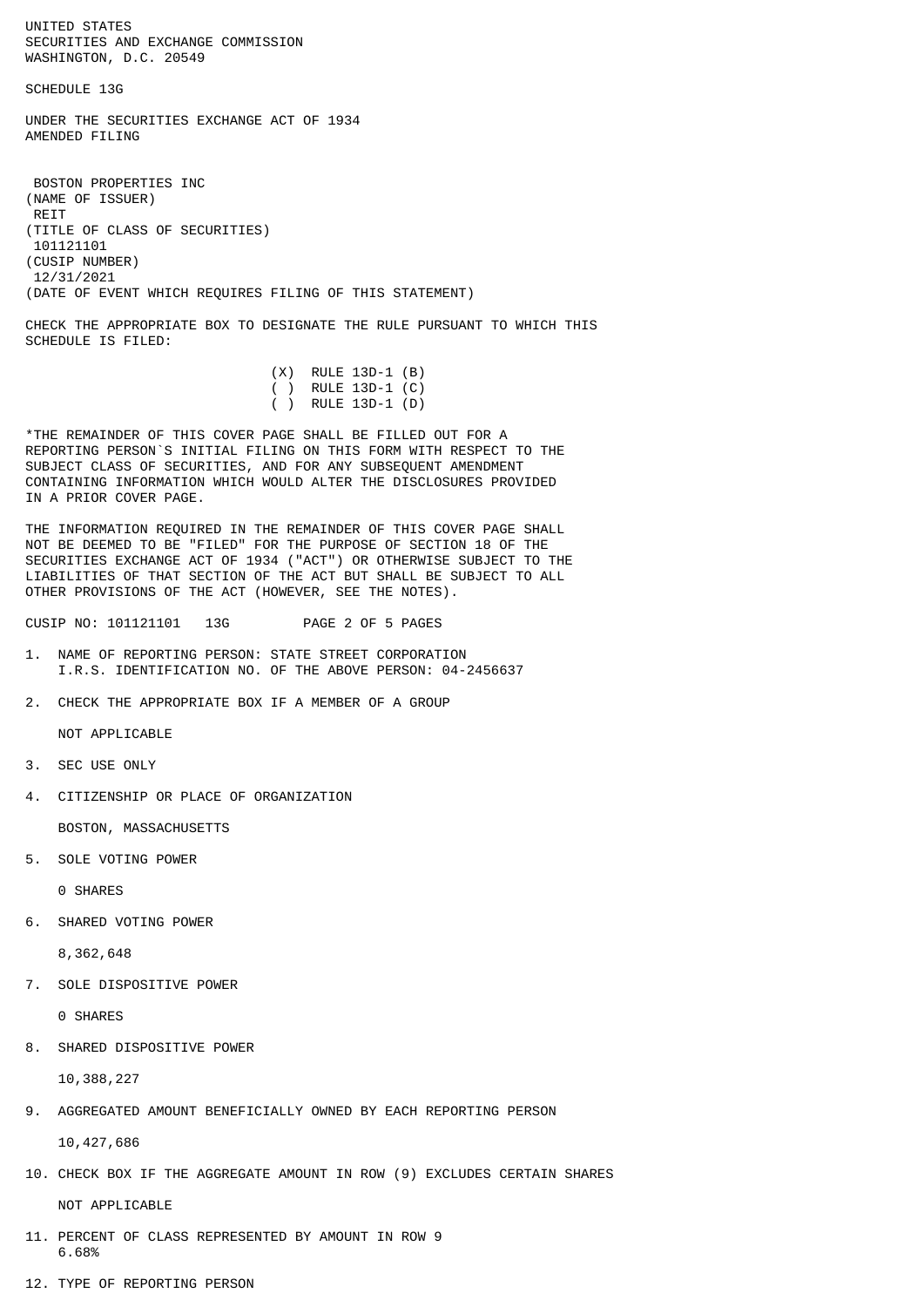HC CUSIP NO: 101121101 13G PAGE 3 OF 5 PAGES ITEM 1.<br>(A) NAME OF ISSUER BOSTON PROPERTIES INC (B) ADDRESS OF ISSUER`S PRINCIPAL EXECUTIVE OFFICES 800 BOYLSTON STREET SUITE 1900 BOSTON MA 02199 UNITED STATES ITEM 2.<br>(A) NAME OF PERSON FILING STATE STREET CORPORATION (B) ADDRESS OF PRINCIPAL BUSINESS OFFICE OR, IN NONE, RESIDENCE STATE STREET FINANCIAL CENTER 1 LINCOLN STREET BOSTON, MA 02111 (FOR ALL REPORTING PERSONS) (C) CITIZENSHIP: SEE ITEM 4 (CITIZENSHIP OR PLACE OF ORGANIZATION) OF COVER PAGES (D) TITLE OF CLASS OF SECURITIES **RETT**  (E) CUSIP NUMBER: 101121101 ITEM 3. IF THIS STATEMENT IS FILED PURSUANT TO RULE 13D-1(B), OR 13D-2(B) OR (C), CHECK WHETHER THE PERSON FILING IS A: SEE ITEM 12(TYPE OF REPORTING PERSON) OF THE COVER PAGE FOR EACH REPORTING PERSON AND THE TABLE BELOW, WHICH EXPLAINS THE MEANING OF THE TWO LETTER SYMBOLS APPEARING IN ITEM 12 OF THE COVER PAGES. SYMBOL CATEGORY<br>BK BANKAS BANK AS DEFINED IN SECTION 3(A) (6) OF THE ACT. IC **INSURANCE COMPANY AS DEFINED IN SECTION 3 (A) (19)**  OF THE ACT IC INVESTMENT COMPANY REGISTERED UNDER SECTION 8 OF THE INVESTMENT COMPANY ACT OF 1940. IA AN INVESTMENT ADVISOR IN ACCORDANCE WITH RULE 13D-1(B) (1) (II) (E).<br>EP AN EMPLOYEE BENEFIT PL AN EMPLOYEE BENEFIT PLAN OR ENDOWMENT FUND IN ACCORDANCE WITH RULE  $13D-1(B)$  (1) (II) (F) HC A PARENT HOLDING COMPANY OR CONTROL PERSON IN ACCORDANCE WITH RULE 13D-1(B)(1)(II) (G). SA A SAVINGS ASSOCIATIONS AS DEFINED IN SECTION 3(B) OF THE FEDERAL DEPOSIT INSURANCE ACT (12 U.S.C. 1813).<br>A CHURCH PLAN THAT IS EXCLUDED FROM THE DEFINITION OF A CHURCH PLAN THAT IS EXCLUDED FROM THE DEFINITION OF AN INVESTMENT COMPANY UNDER SECTION 3(C)(14) OF THE INVESTMENT COMPANY ACT OF 1940. CUSIP NO: 101121101 13G PAGE 4 OF 5 PAGES

- ITEM 4. OWNERSHIP THE INFORMATION SET FORTH IN ROWS 5 THROUGH 11 OF THE COVER PAGE HERETO FOR EACH OF THE REPORTING PERSONS IS INCORPORATED HEREIN BY REFERENCE.
- ITEM 5. OWNERSHIP OF FIVE PERCENT OR LESS OF CLASS NOT APPLICABLE
- ITEM 6. OWNERSHIP OF MORE THAN FIVE PERCENT ON BEHALF OF ANOTHER PERSON NOT APPLICABLE
- ITEM 7. IDENTIFICATION AND CLASSIFICATION OF THE SUBSIDIARY WHICH ACQUIRED THE SECURITY BEING REPORTED ON BY THE PARENT HOLDING COMPANY OR CONTROL PERSON SEE EXHIBIT 1 ATTACHED HERETO
- ITEM 8. IDENTIFICATION AND CLASSIFICATION OF MEMBERS OF THE GROUP NOT APPLICABLE
- ITEM 9. NOTICE OF DISSOLUTION OF GROUP NOT APPLICABLE